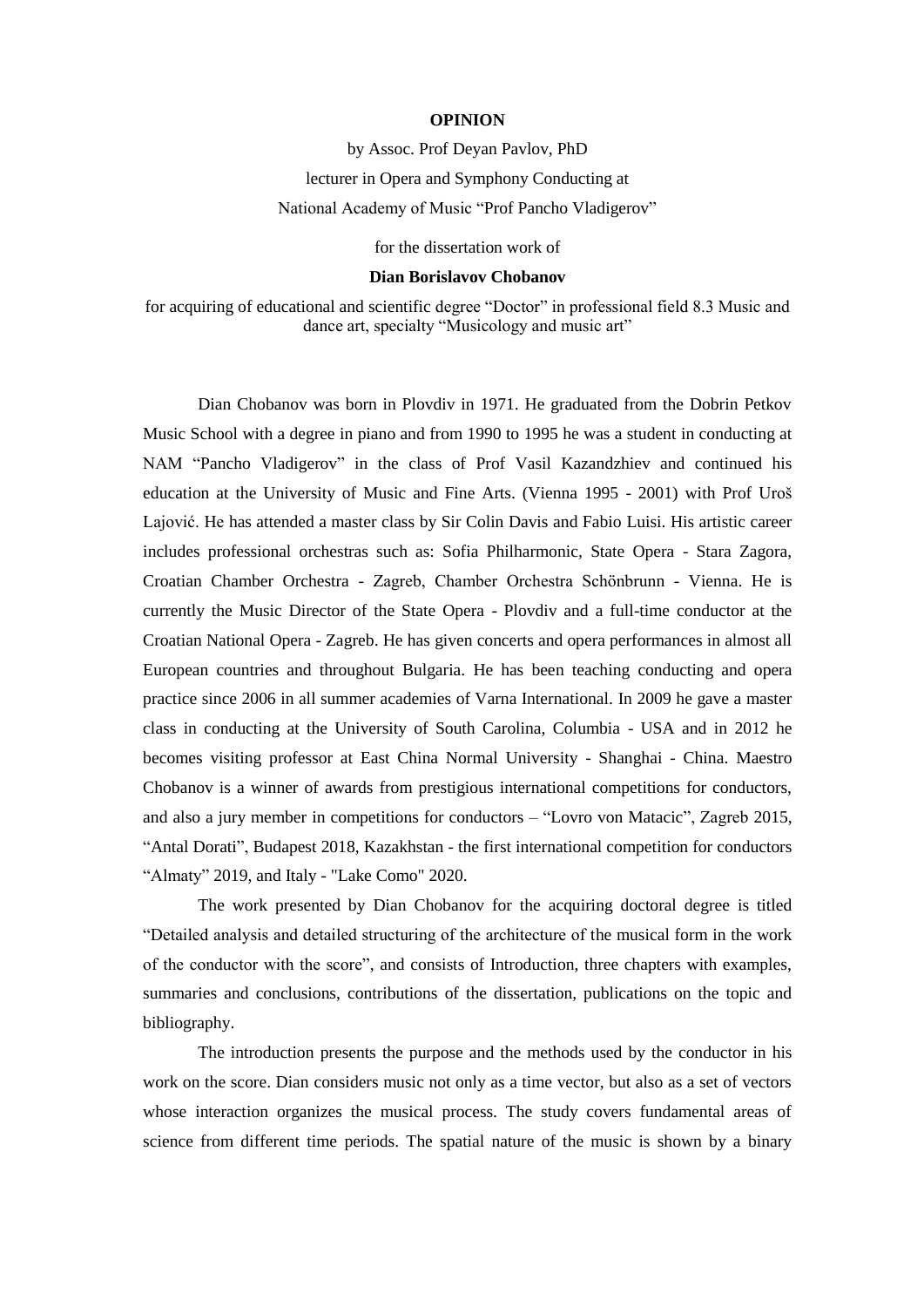multilayer analytical method. This helps to create clear patterns in the structuring of musical matter.

Chapter One – "Music and spatiality" reviews the links between music and architecture. He views music as a vibrating sculpture and a sounding volume, contributing to the correlation - tone - number, sound and volume matter. This lays the foundations for a rational-mathematical connection between music and the visual arts. Architect Hans Kaiser demonstrates how the proportions of ancient temples can be transformed into sounds. Chobanov came to the conclusion that it is possible for the audio technologies to lead to "sounding volumes" and "visible music".

In Chapter Two – "Methodology of Musical Microanalysis" the author reveals how through the binary system based on binary code, like mathematics, we can look for similar dyads in music (proposta - risposta, dominant - tonic) and thus analyze the constructive elements of any scale. It turns out that we can modify this way and apply it to music. There are similar dualistic concepts in philosophy and aesthetics. Representatives of the New Vienna School are looking for new functional methods of musical analysis. The music theorist Erwin Ratz proceeds from a functional interpretation of the form, i.e. each component contributes to the organicity of the whole. Several other types of dyadic relationships with composers from this period are also cited. Dian came to the generalization of binary deduction and induction of the music matter.

Chapter three of this comprehensive work focuses on the transition in the musical process – the most responsible task of the conductor. Finding a proportion between two tempo tasks is, in principle, a guarantee for a smooth, logical and controlled transition from one musical part to another. It is emphasized here that in the musical-historical aspect there are two main epochs in the definition of tempo designations: before and after 1815 (the threshold is the invention of the metronome by Maelzel). This explains the fact that the notated music in the Baroque, and to a large extent in the Viennese Classicism, is distinguished by the tradition of the "unwritten". The author quotes the opinions of the famous conductor Harnoncourt and the musicologist Breidenstein. The basic and metrical proportions inherited from the Renaissance and Baroque are also traced. An example is given of the tempo and proportional conducting analysis of the first finale of Mozart's opera *Don Juan*.

The Conclusion reveals the contribution of the work, which is in the presentation and clarification of a number of methods contributing to the correct reading and truthful reproduction of musical works, and to the understanding of music in general. The basis is the binary analytical method as a universal approach that relates not only to the musical construction but also to the musical content of the works. The purpose of the study is to facilitate conductors in the "making" of music, namely – the art of musical transition in service of weaving together the sections and proportions in the musical fabric. The conductor,